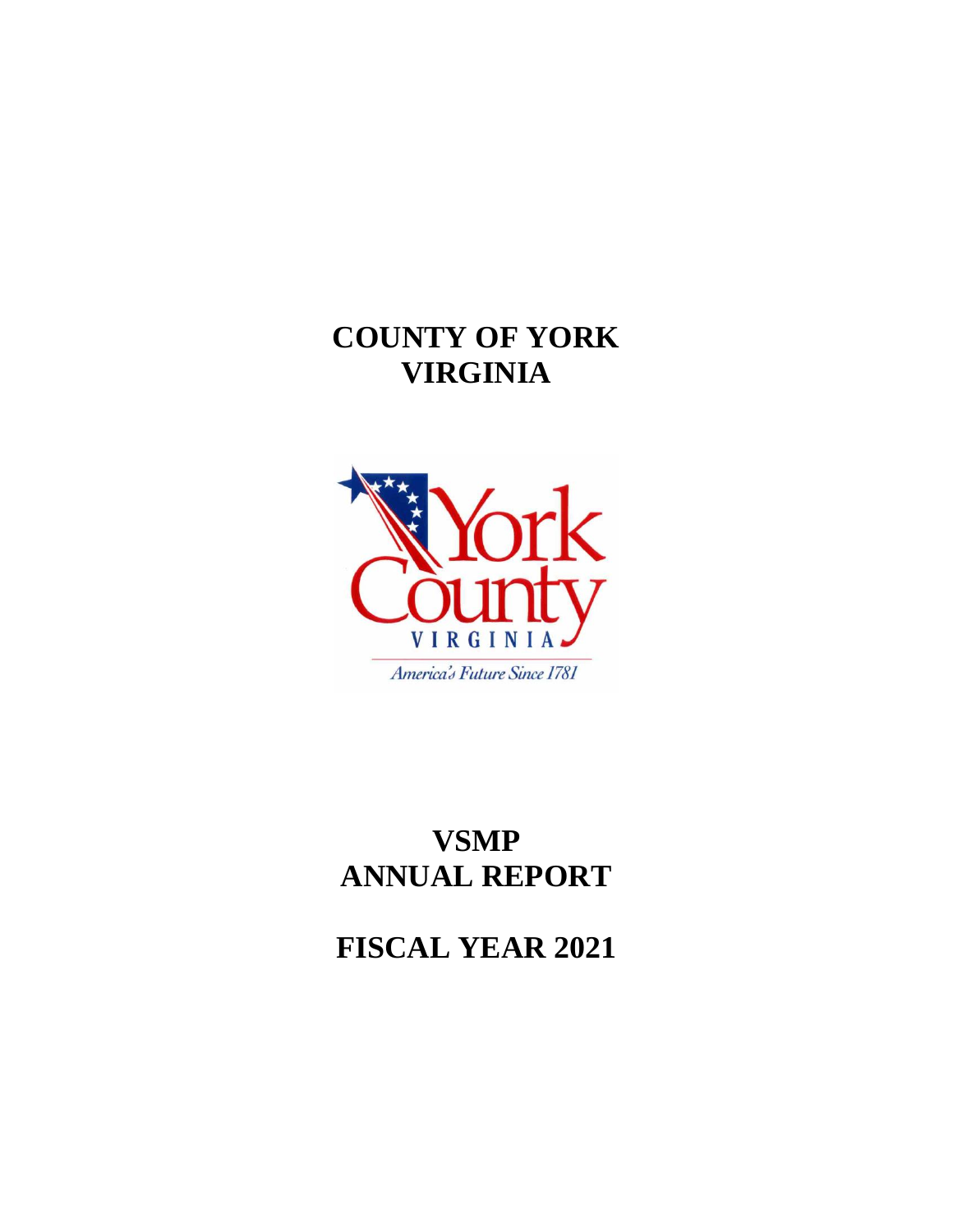## Summary

This Annual Report is for Fiscal Year 2021 and is being submitted to the Department of Environmental Quality (DEQ) as part of the County of York's Virginia Stormwater Management Program (VSMP) Permit requirements for the Municipal Separate Stormwater System (MS4), Phase II locality.

The report addresses the status of the six minimum control measures for the fiscal year in York County plus Special Conditions.

The six measures and special conditions are:

- 1. Public Education and Outreach
- 2. Public Involvement and Participation
- 3. Illicit Discharge Detection and Elimination
- 4. Construction and Stormwater Runoff Controls
- 5. Post Construction Stormwater Management
- 6. Pollution Prevention and Good Housekeeping
- 7. Special Conditions Chesapeake Bay and Bacterial TMDL Action Plans

The County receives assistance with the program from the Hampton Roads Planning District Commission (HRPDC) on the educational, training, tracking and other permitting requirements.

"I certify under penalty of law that this document and all Certification: attachments were prepared under my direction or supervision in accordance with a system designed to assure that qualified personnel properly gather and evaluate the information submitted. Based on my inquiry of the person or persons who manage the system or those persons directly responsible for gathering the information, the information submitted is to the best of my knowledge and belief true, accurate, and complete. I am aware that there are significant penalties for submitting false information including the possibility of fine and imprisonment for knowing violations."

|            | Print Name: Neil A. Morgan |  |  |  |  |
|------------|----------------------------|--|--|--|--|
|            |                            |  |  |  |  |
|            |                            |  |  |  |  |
| Signature: |                            |  |  |  |  |

Title: County Administrator

Date:  $9/20/2/$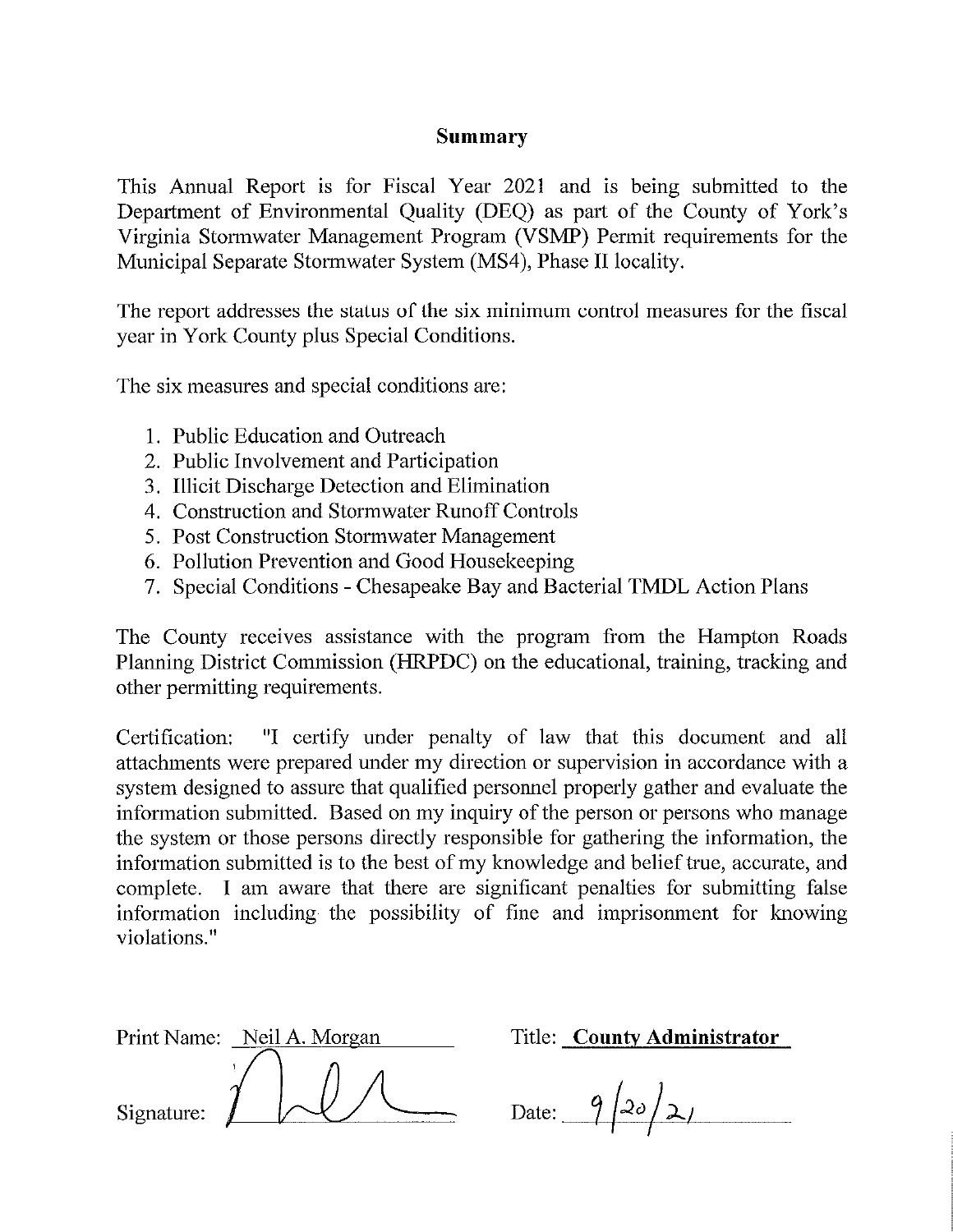## A. Reporting Items

- 1. Public Education and Outreach
	- (a) List of high-priority Items
		- 1. Pet Waste
		- 2. Lawn Care
		- 3. Disposal of Fats, Oils and Greases
		- 4. Pollution Prevention Education
	- (b) Strategies used to communicate issues
		- 1. See Attachment 1.b High Priority Issues Education Plan
	- (a) York County's Public Education and Outreach is always evolving. We fully participate in HRPDC's education and outreach programs, with their TV and Radio advertisements. Additionally, York County has a dedicated education and outreach professional assigned solely to the Department of Public Works. Our Outreach Coordinator participates regularly in local events and farmers markets to distribute HRPDC's literature as well as visit schools. We have a solid program and no changes are necessary.
- 2. Public Involvement and Participation
	- (b) Public input and Stormwater Complaints: See Attachment 2.a Stormwater Complaints
	- (c) Website address: <https://www.yorkcounty.gov/387/Stormwater-Programs>
	- (d) Public Involvement Activities
		- 1. See Attachment 2.c York County Public Involvement Activities and Metric Report
	- (e) MS4 Permittees with whom we collaborate include the members of the Hampton Road Planning District Commission.
	- (f) York County has a very aggressive automated system for Public Involvement and Participation. Our citizens can report issues online or they can call Public Works were their concern will be addressed expeditiously, usually within 24 hours. Our reporting system receives the complaint and the person that handles the issues will provide the action that was taken. We have a solid program and no changes are necessary.
- 3. Illicit Discharge Detection and Elimination
	- (a) York County maintains our MS4 map and information table which is updated regularly.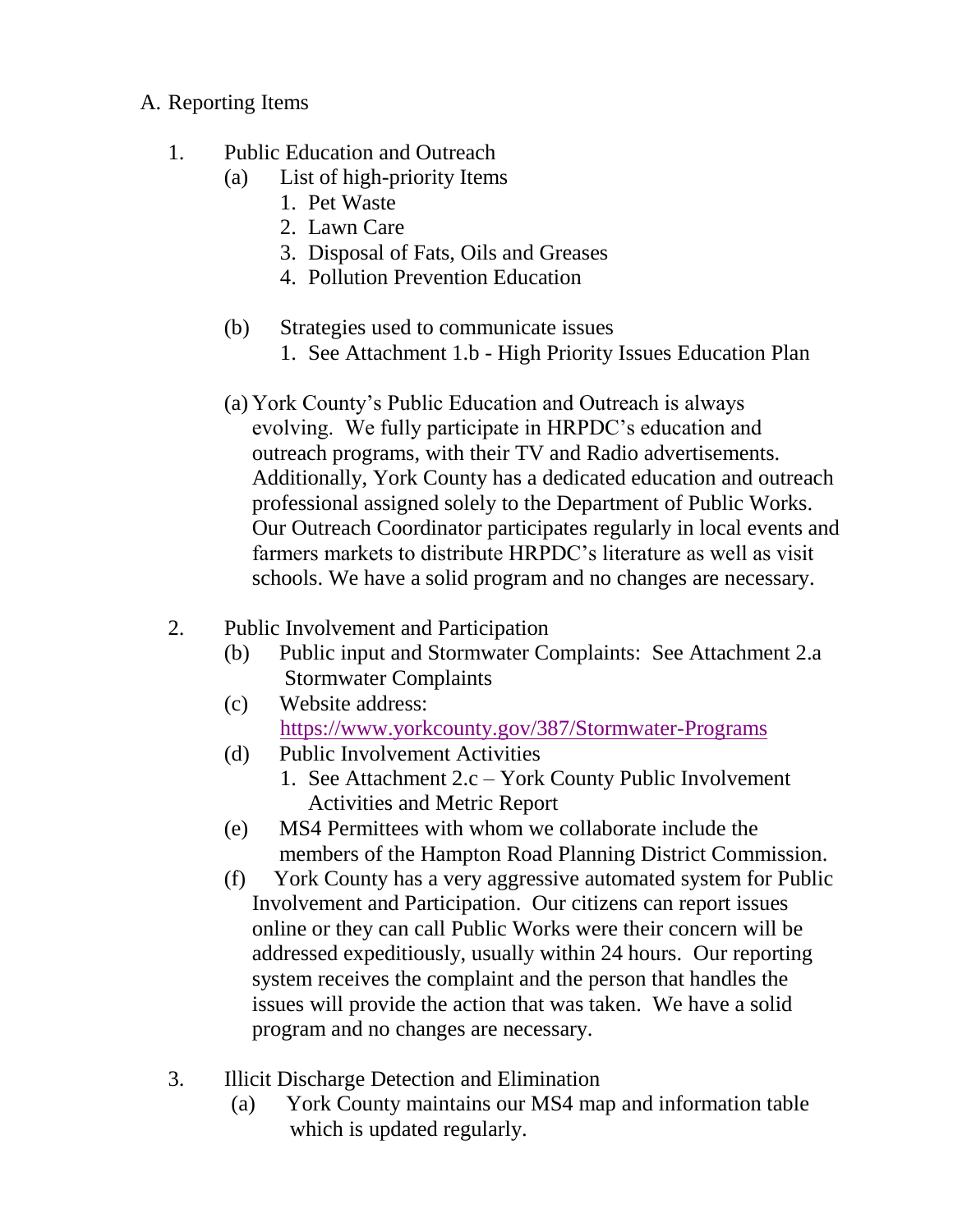- (b) We have a dedicated illicit discharge inspector that oversees program. He will accept the call, report out to the site within 24 hours and provide corrective actions, if necessary. We have a solid program and no changes are necessary.
- (c) York County screened 67 outfalls.
- (d) Illicit Discharges reported in FY2021: York County received 2 illicit discharge complaints. Of the 2 illicit discharge complaints one was found to be illicit and one no apparent violations. Of the complaints that were illicit, Staff resolved by sending one warning letter containing illicit discharge information.
- 100 Clairmont Way Clairmont Apartments County staff was notified on October 12, 2020 of a landscaping crew maintaining the apartment grounds. The caller was concerned that the cut debris was being disposed of down curb inlets. Staff responded same within the hour and met the crew's supervisor. He and staff walked through their work area inspecting each of the inlets and talking about their routine to deal with cuttings. None of the inlets were found to have debris from the landscape crew. All woody stem cuttings from the rose beds in front of the complex were left under the bushes. The supervisor agreed that drains should never be used to dispose of waste. The case was closed same day.
- 408 Timberline Loop Rainbrook Villas Townhomes (Retirement Village) – County Staff was notified May 24, 2021 that cement waste had been dumped into an earthen drainage ditch. Staff responded immediately and found the complaint was valid, and that there was a small amount of concrete waste in the drainage ditch. Speaking with a neighbor staff was informed that the Homeowners Association had a few nearby curbs reworked 1-2 weeks before, and that was the cause. Staff contacted the president of the Homeowners Association to remediate the issue, and the case was closed.
- 4. Construction Site Stormwater Control
	- (a) All land disturbing projects are conducted in accordance with the current approved standards for erosion and sediment control.
	- (b) Total Inspections:

|  |  | a. Erosion and Sediment Control: | 1,480 |
|--|--|----------------------------------|-------|
|  |  |                                  |       |

- b. Notice to Comply: 4 c. Stop Work Orders: 3
- d. VSMP Inspections: 399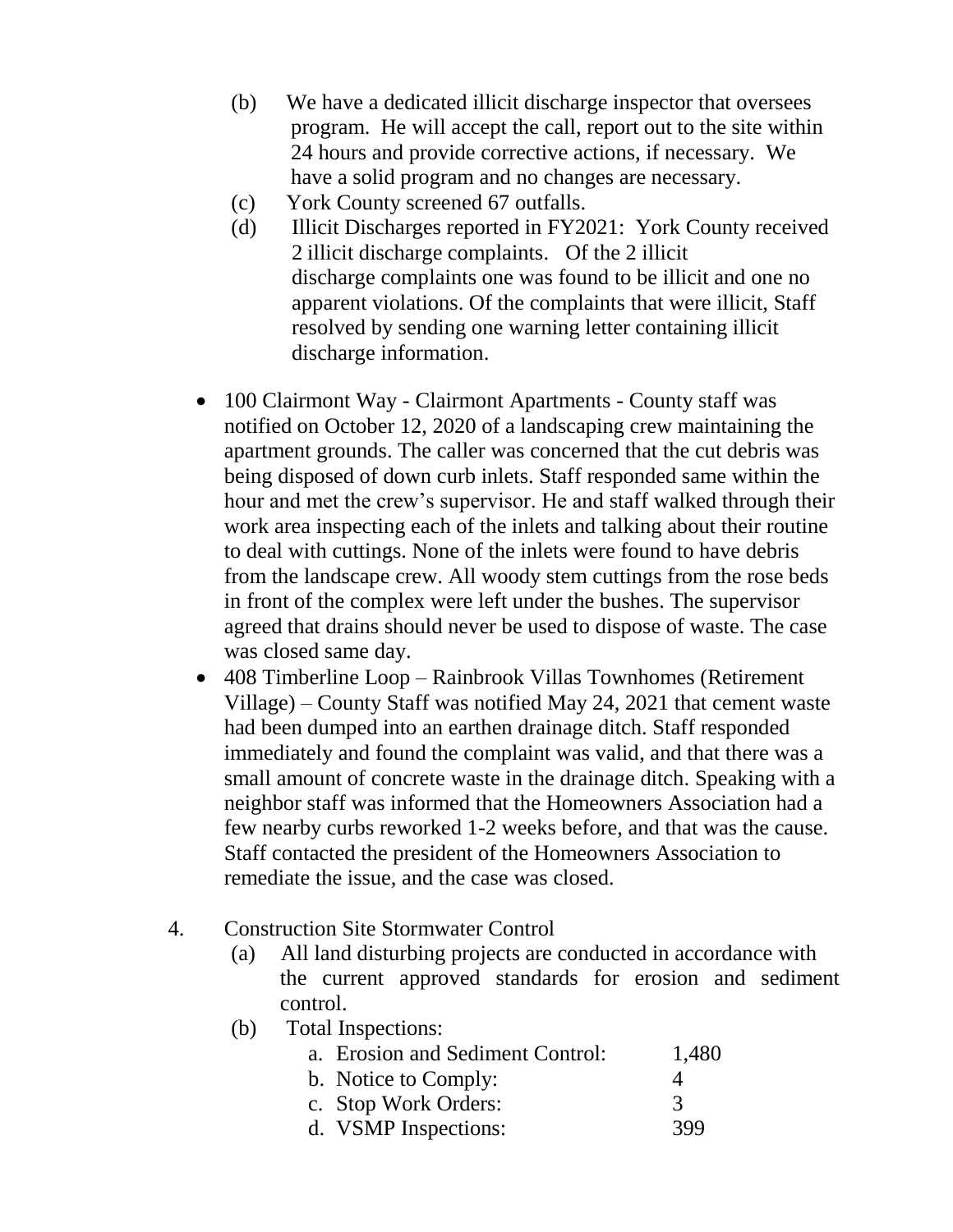- (c) York County has a first class Construction Site Stormwater Control Program. We currently have 5 inspectors supervised by a Project Manager all of whom are dual certified in Stormwater and E&S inspecting. We often conduct inspections with Courtney Smith of the DEQ Tidewater Office and she has nothing but praise for our program. The program is very effective and no changes are necessary at this time.
- 5. Post Construction Stormwater Management
	- (a) York County inspected 79 privately owned stormwater management facilities in FY2021.
	- (b) Enforcement actions are shown in Attachment 5.b BMP Inspections Report
	- (c) 35 inspections were done on County owned facilities
	- (d) No significant repairs were required on any county owned facilities other than routine maintenance
	- (e) York County submitted all required stormwater facilities information through the VCSGP database for projects that required VPDES Permits.
	- (f) All BMPs were uploaded electronically into the DEQ BMP Warehouse on September 16, 2021. All BMP's within FY21 have been entered into the database.
	- (g) York County has a dedicated Post-Construction Stormwater Inspector. BMPs are inspected every 5 years for private BMP's and once yearly for County owned BMP's requirement. The BMP inspection program is solid and no changes are necessary at this time.
- 6. Pollution Prevention and Good House Keeping
	- (a) There were no changes to operational procedures during the reporting period.
	- (b) There were no new SWPPPs developed during the reporting period.
	- (c) No SWPPPs were modified or delisted during the reporting period.
	- (d) See Attachment 6.d Training Plan
	- (e) York County has 131.48 acres under a nutrient management plan approved by DCR on January 9, 2019. A copy of the